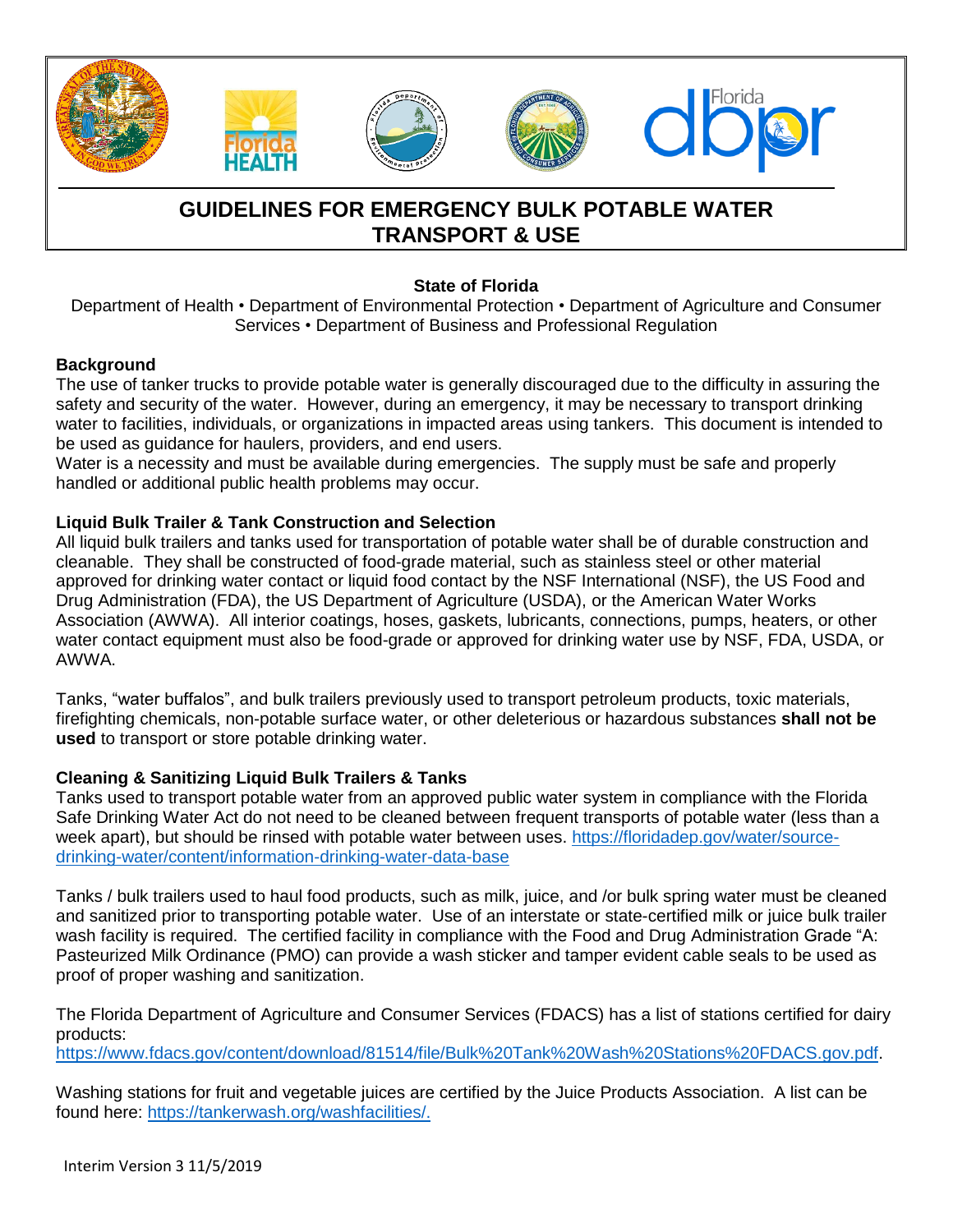If a certified bulk trailer wash facility is not available, the following cleaning procedures may be employed for potable water tankers / bulk trailers, only when approved by the County Health Officer or designee:

- 1. Open the drain and flush with hot water.
- 2. Steam with an emulsifying detergent until the tank is clear. Where steam is not available, circulate the detergent at a temperature of 180 to 210°F, changing the location of the nozzle to keep the interior continuously wet from top to bottom. Return the solution to the supply tank and re-circulate until clean. A certified milk or juice trailer wash station can provide this type of wash.
- 3. Rinse the tank thoroughly with hot water and drain to an approved disposal facility.
- 4. Inspect the interior of tanks, that were used for the transport of dairy products, with a black lamp (ultraviolet) after cleaning and flushing as outlined above.
	- a. Tanks shall not be used when odors or contaminants are found or suspected.
	- b. Waste chlorine solutions should be disposed of at proper waste disposal sites so that their disposal does not result in fish kills, etc.
- 5. Clean and sanitize all hoses, connections, pumps, heaters, water pumps, gaskets, and other water contact equipment with a concentrated solution of chlorine bleach (3 oz. of unscented household bleach to 2 gallons of water).
- 6. Inspect newly-cleaned tanks prior to filling with potable water for cleanliness, including the absence of particulates such as rust and sediment.

## **CAUTION! Confined Spaces**

Tanks and bulk trailers are considered confined spaces with special entry regulations. Cleaning procedures should be accomplished without entry, if possible. Residual compounds or cleaning compounds which may be introduced can cause a hazardous atmosphere to workers who enter for cleaning purposes. Tank interiors may also be extremely slippery.

#### **Approved Water Source**

Only a public water supply currently in compliance with the US Environmental Protection Agency's (EPA) or the Florida Safe Drinking Water Act may be used to fill tanks and trailers for bulk transport. Water tanks / bulk trailers may only fill at a designated location approved by the public water system or at the certified bulk trailer cleaning facility. Fill devices must include a method of backflow protection to protect the source water, such as an approved double check valve assembly, a Reduced Pressure Zone (RPZ), or an air gap.

Transported water must have a free chlorine residual between 1 ppm (mg/L) and 10 ppm at the beginning of the transport. (If chlorine combined with ammonia is produced by the water supplier, a minimum of 2 ppm combined chlorine is needed.) If the water tank is to be connected to a structure or is to be held in storage for longer than 24 hours, the high end of the free chlorine range is recommended at the beginning of the transport. Transported water tested at the destination must be at least 0.5 ppm free chlorine (or at least 1 ppm combined chlorine). See the dosage chart at the end of this document for chlorine residuals. If the entire load is to be distributed immediately at the destination of the transport, a free chlorine residual of at least 1 ppm (or combined residual of 2 ppm) is recommended.

A water sample should be taken and analyzed for coliform bacteria prior to use. During emergencies, this may not be practical or possible as determined by the local DOH County Health Officer. However, when water is transported for a sustained period of time, or the same tank / bulk trailer is making repeated trips, the water should be regularly tested for coliform bacteria.

## **Public Use Community Point of Distribution Sites (PODS)**

When bulk water tanks / trailers are parked at a community point of distribution (POD) and made available for filling containers brought by the public, the following shall be required:

- 1. Source of water and washing procedures are same as listed above.
- 2. Continuous oversight of container filling by one or more authorized and knowledgeable adults.
- 3. Testing of free chlorine residual immediately upon arrival, and then every 8 hours using an NSF or EPA approved DPD (diethyl-p-phenylene diamine) type test kit.
	- a. Keep the test results in a log onsite.
	- b. If ambient air and transported water temperatures exceed  $90^\circ$  F, test the water every 4 hours.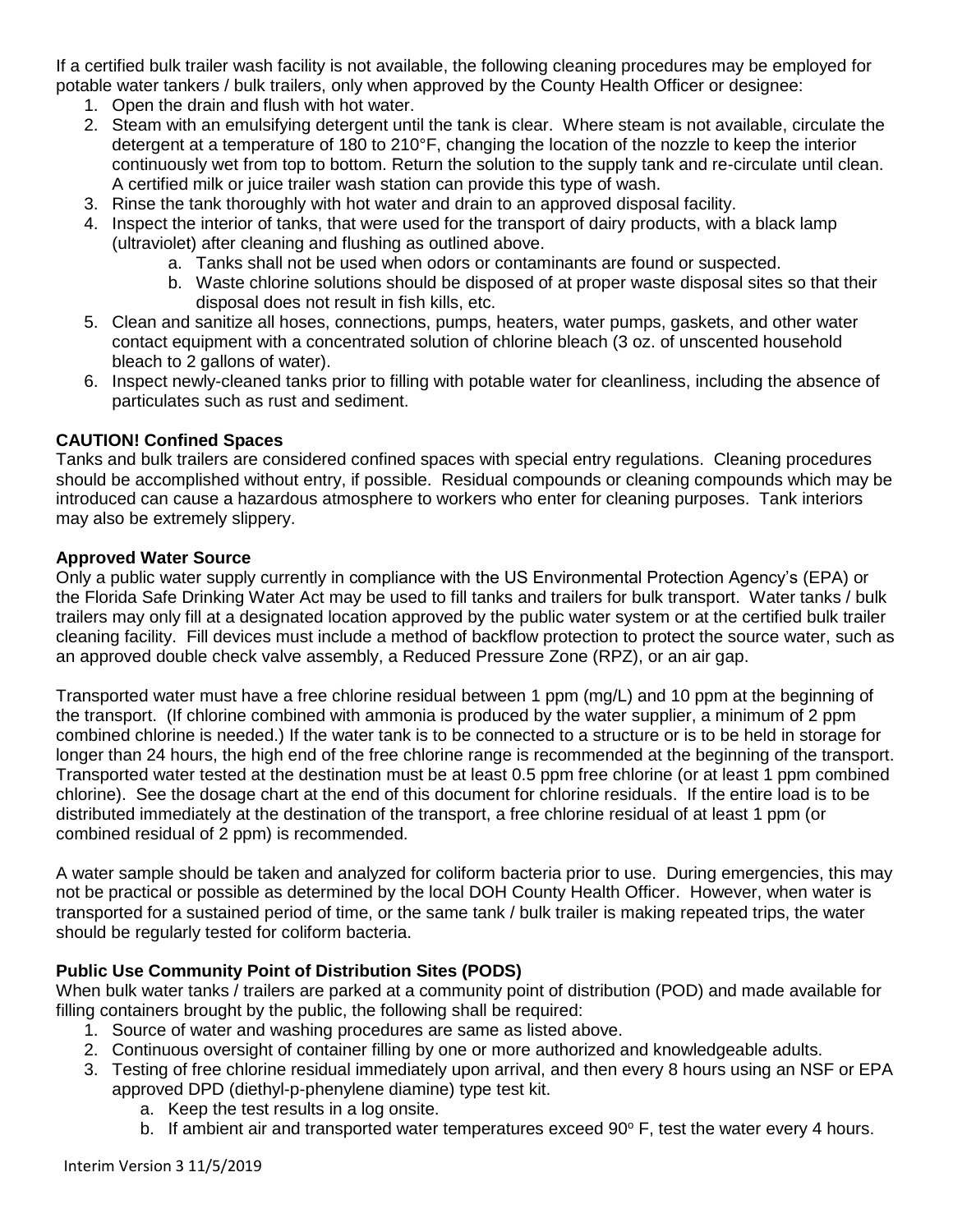- 4. Maintenance of the free chlorine residual between 0.5 ppm and 10 ppm.
	- a. If the chlorine residual falls below 0.5 ppm, the bulk water shall be dosed with chlorine and mixed (see chart below).
- 5. Water dispensed through approved potable plumbing materials, with an air gap between the bottle and the plumbing tap. Multiple taps are allowed.
- 6. Installation of a check valve between the tanker water outlet and the plumbing dispenser.

Only cleaned and sanitized potable water containers or food grade containers should be filled for use.

## **Building Connections**

Section 602 of the Florida Plumbing Code requires that only potable water can be supplied to fixtures that provide water for drinking, bathing, or culinary purposes.

If the bulk water tank is to be connected on an emergency basis to the plumbing system of a building, then the following must be met:

- 1. Shut off the normal public water system connection at the water meter or at the building that is served by the bulk water tank. This valve must be closed and locked with a padlock.
- 2. All hoses, pumps, heaters, water pump, gaskets, lubricants or other water contact equipment must be food grade or approved for potable water use by NSF, FDA, USDA, or AWWA,
- 3. All hoses, pumps, heaters, or other water contact equipment must be cleaned and sanitized with a 200 ppm solution of chlorine bleach (3 oz. of unscented household bleach to 2 gallons of water) prior to use.
- 4. All couplings should be covered with caps or sanitary plastic coverings when not in use.
- 5. Upon each new bulk water tank connection, the water lines in the building should be flushed of air and left to stand full of new water for 20 minutes prior to use.
- 6. Personnel handling bulk water delivery equipment shall conduct and maintain good hygiene practices to prevent contamination.
- 7. Free chlorine should be tested immediately upon each new connection, and then every 8 hours using an NSF or EPA approved DPD type test kit.
	- a. The test results must be kept in a log onsite.
	- b. If the transported water temperature exceeds 90°F, then the water should be tested every 4 hours.
- 8. The free chlorine residual must be maintained between 0.5 ppm and 10 ppm.
	- a. If the chlorine residual falls to 0.5 ppm, the water tanker must be replaced or the tank water must be dosed with chlorine and mixed (see chart below).
	- b. If the free chlorine residual falls below 0.2 ppm, (combined chlorine residual less than 0.6 ppm) then the piped water used in the building must be boiled or disinfected prior to using for drinking, ice-making, beverages, handwashing, cooking, cleaning food contact surfaces, and dishwashing in accordance with the [State of Florida Industry Bulletin on Boil Water Notice](http://www.floridahealth.gov/environmental-health/drinking-water/2019-hurricane-letter-food-bulletin-bwn-guidelines.pdf)  [Guidelines.](http://www.floridahealth.gov/environmental-health/drinking-water/2019-hurricane-letter-food-bulletin-bwn-guidelines.pdf) (see weblink below)
- 9. If the building is expected to use tanks / bulk trailers as their emergency source of water for three days or longer, then a bacteriological sample should be collected and tested for coliform bacteria when each new tanker connects to the building, unless a state-certified laboratory is not practically available to test the water.
- 10. Bacteria test results showing Presence of coliform bacteria requires immediate chlorine dosing of the tanker water to achieve 5ppm as noted in the chlorine dosage charts.
- 11. Notify the regulatory food agency with jurisdiction over the facility within 24 hours that an emergency bulk water source will be used and provide a copy of the signed Bulk Water Hauling Notification Form to the agency with jurisdiction.

If the end user fails to meet the above standards, or when the continued use of the water, in the determination of the Department of Health's County Health Officer, presents an imminent and substantial danger to public health, the Department of Health or Department of Environmental Protection shall have the authority to declare a water tank / bulk trailer connection as non-potable water. In such event, the facility must use boiled or disinfected water for drinking, ice-making, beverages, handwashing, cooking, cleaning food contact surfaces, and dishwashing in accordance with the State of Florida Industry Bulletin on Boil Water Notice Guidelines, found here: